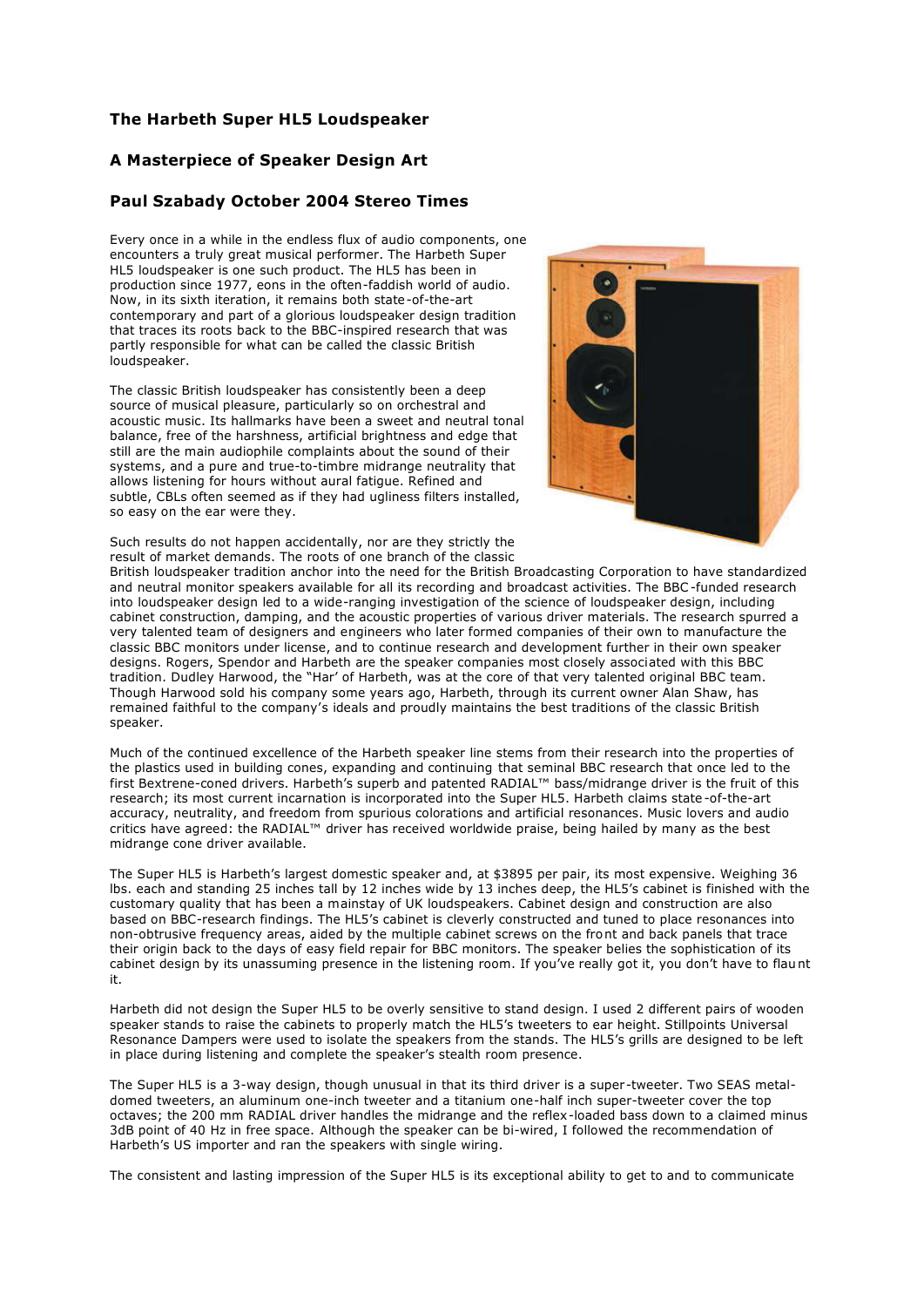the heart of music. Never, at any price or design type, have I heard a speaker that so completely got out of the way and let the music speak for itself. Never have I heard a speaker that exceeds the HL5's ability to reveal the artistic quality of the music and its performance. Never have I heard a speaker that does so many of the fundamentals of music reproduction so right: timbre, rhythm, phrasing, articulation, parsing, dynamic flow, sound stage reconstruction, placement of instruments, and the delineation of the ambience of the recording site are all produced with an ease and natural-ness so convincing and so adept at evoking musical gestalts that immersion into the music was as easy as breathing.

The quality of the Harbeth RADIAL™ driver is at the heart of this remarkable achievement. Harbeth's painstaking research, development, and implementation have indeed paid off. Since 90% of music lies in the midrange, getting the midrange really right is essential. The Harbeth's reproduction of instrumental timbre is exceptional, among the best I've ever heard. I ran through my acid-test orchestral LP's, including *Britten's Guide to the Orchestra,* Rimsky Korsakoff's *Capriccio Espagnole*, and Ruggiero Ricci's *The Glory of Cremona* on which Ricci plays a variety of classic violins from the great violin-making center. Each instrument of the orchestra was immediately identifiable, and on Ricci's record, the differences between the Amatis, Stradivari and Guarneris were obvious. Finally I randomly chose a classical LP, played it without looking at the title and tried to identify the instruments "blind." The Harbeth passed this difficult test with flying colors.

To get timbre really right demands that the driver(s) reproduce the initial transient correctly and properly sequence in time the expansion of the note, thus revealing its harmonic structure and pitch. While initial transient speed seems paramount, equally important is coherent release in time and correct volum e tracking: any note will have multiple degrees of loudness occurring simultaneously. Correct reproduction and identification of its timbre and the instrument playing the note depends on reproducing the proper relative volume of each overtone correctly. As important as the initial attack and expansion is, correct volume tracking of the note's decay must be as good. Notes have to start and stop coherently. The more instruments playing, the more fiendishly difficult this tracking becomes.

Where the RADIAL™ driver truly excels is in its ability to clearly reproduce many differing volumes of sound simultaneously. This not only nails the tone and pitch of each note, but also recreates the flow of volume and dynamics between notes: you hear not only the identity of the instrument, but also WHAT it is playing and HOW it is doing it. The Super HL5 achieves the Holy Grail of music making: it reveals inescapably WHY the notes are doing what they're doing. It manages to do this with as many instruments as are playing, extremely important in guaranteeing that the larger whole of musical movement and argument is conveyed.

Of course, a state-of-the art midrange driver cannot do all this by itself. It has to be loaded into a cabinet that does not color its output and be integrated with treble drivers of equal quality. The Super HL5 does this with terrific coherence. I could not identify where the crossovers to the tweeter and super -tweeter occurred, the high frequencies sounding like the natural extension of the RADIAL™ driver. The Super HL5 speaks with one voice. The high frequencies are simply wonderful: no edge, no false brightness, no 'metallic' artifacts from its metal high frequency drivers.

Unlike some classic British loudspeakers, the HL5 did not sound too polite, too reticent, or endowed with too stiff an upper lip. Music emerged with its natural vivacity and élan. The coherence of the RADIAL driver with the extended high frequency response of the 2 tweeters leads to a natural clarity and resolution. The superb ability of the HL5 to simultaneously reproduce a wide range of volumes allows the low level information of the acoustic of the recording space to emerge clearly. This is no distorting Black Hole "sound emerging from a pitch black background": the sound emerges from and fades into the ambience of the recording site, as it should.

The HL5's do not have to play loudly in order to come alive. They convey their musical communication and resolution even at quiet volume levels. This is very welcome, and increasingly important as evidence mounts that long-term exposure to sounds as low as 85 dB (down from the 90 dB levels previously thought to be the threshold) can cause hearing loss. The Harbeth maintained its resolution, its superb 3-D sound field recreation of the recording site, and its sense of rhythm and brio even at levels that allowed social listening with conversation. You don't need to play them at hyper-volume levels to enjoy them.

My long-time reference loudspeaker has been the Sound Lab Dynastat. This electrostatic/dynamic hybrid uses 6-foot tall electrostatic panels from roughly Middle C (250 Hz) on up, mated to a 10-inch woofer that goes down to 27 Hz. Although it was a steal at its original price of \$2500 per pair in 1990, its evolution through the years now places it at \$4770 per pair. Its overall clarity, speed and resolution have made me very skeptical about very expensive cone-driver speaker designs. Although the better tweeters of the past 25 years have come close to matching electrostatic high frequency reproduction, no cone driver is ever going to match the speed of a thin, essentially mass-less membrane driver, be it electrostatic, ribbon, or whatever. Listening to the Harbeth Super HL5 in direct comparison with the Sound Lab revealed that HL5 did not have the ultimate transparency or speed of the electrostatic. But the HL5's utter coherency made this a non-issue, leading to the challenging question of just how much transparency is necessary. If a slightly 'slower' design still reproduces the gestalt of an instrument playing with utter and convincing ease, is pursuing ultimates an unnecessary exercise?

The bass response of the HL5, while described in their product brochure as 'warm,' is more aptly described as rich in tone rather than austere or acerbic. The lowest bass notes of the double bass were clearly rendered, and my acid test of bass differentiation – Ron Carter's *Piccolo*, a live album where Carter's piccolo bass plays with Buster Williams' lower-pitched double bass – featured both clear differentiation in pitch and the tunefulness and rhythmic speed of their interaction. My second audition room, 18 by 14 feet in dimension, augmented low bass